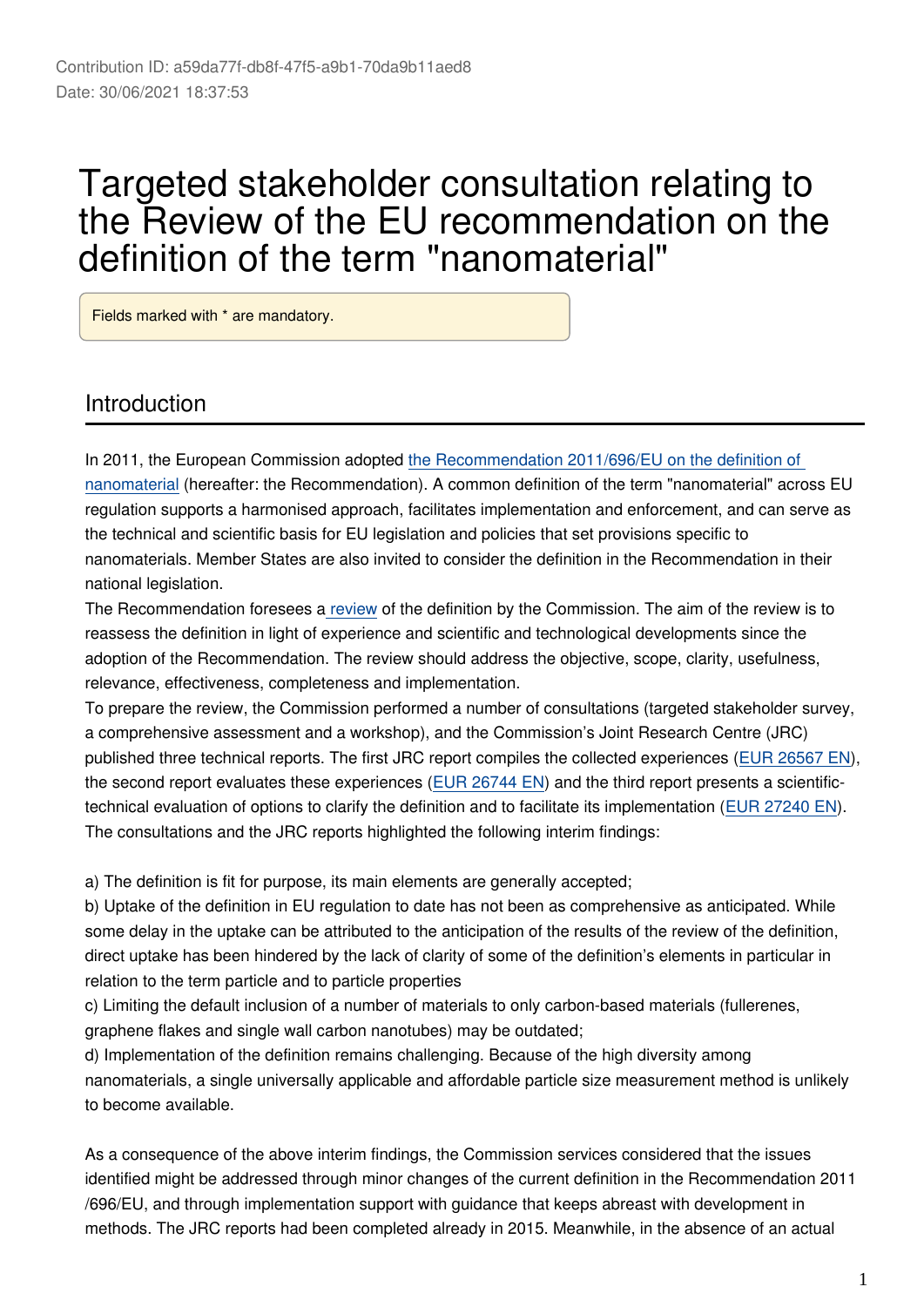revision of the Recommendation, the existing definition has been applied in further EU regulations (i.e., REACH and the Medical Devices Regulation). Further implementation support was provided by an additional JRC report ([EUR 29647 EN\)](http://publications.jrc.ec.europa.eu/repository/handle/JRC113469), through sectoral guidance (e.g. by ECHA and EFSA) and the development of analytical measurement methods ([EUR 29876 EN,](http://publications.jrc.ec.europa.eu/repository/handle/JRC117501) [EUR 29942 EN\)](http://publications.jrc.ec.europa.eu/repository/handle/JRC118158).

The review of the Recommendation was recently reaffirmed as one of the actions under the 2020 [Commissi](https://ec.europa.eu/environment/strategy/chemicals-strategy_en) [on Chemicals Strategy for Sustainability](https://ec.europa.eu/environment/strategy/chemicals-strategy_en). As a result, the Commission organises this second targeted stakeholder consultation, seeking stakeholders' views on the Commission's interim findings and considerations for potential changes. As the definition is horizontal in its application, the 'target' stakeholder group remains wide: economic operators implementing all relevant EU sectoral regulation and their federations, Member States competent authorities and other regulatory stakeholders, research organisations supporting implementation, academia and NGOs.

It should be noted that other or more specific nanomaterial definitions in individual legislation, where the definition from the Recommendation has not yet been taken up (e.g., the definition of 'engineered nanomaterial' in [the Novel Foods Regulation \(EU\) 2015/2283](https://ec.europa.eu/food/safety/novel_food/legislation_en) or the nanomaterial as "insoluble or biopersistent and intentionally manufactured material with one or more external dimensions, or an internal structure, on the scale from 1 to 100 nm" under [Regulation of cosmetic products \(EC\) No 1223/2009\)](https://ec.europa.eu/growth/sectors/cosmetics/legislation_en) are outside the remit of this consultation.

#### Instructions for the respondents

#### Attached: *Privacy statement*

The questionnaire features three distinct parts. While all the parts are open to all respondents:

- the first part is of more general nature and is aimed toward all stakeholders; it includes questions about the definition, the general expectations of the measure and the interim findings of the review;
- the second part lists elements of the definition considered for change, followed by detailed questions focusing on the technical aspects of the considered changes to the definition; respondents can choose to skip the detailed technical questions;
- the last part of the consultation includes questions to a specific group of stakeholders, i.e., the manufacturers, importers or downstream users of materials that could become included or excluded by changes considered. Only those stakeholders should reply to this set of questions.

A "final comment" field is available for all at the end of the questionnaire.

Answers to the "Multiple choice" questions can be further substantiated in a free text field at the end of the chapter. Respondents should note that most issues are elaborated in the follow-up questions and may not require immediate detailed response in the introductory general open question.

Answers to most of the questions are compulsory: open questions can however be left empty, and the multiple choice questions always include a 'no opinion' answer.

To facilitate an understanding of how the modifications, if applied, would work as part of the definition, they have been compiled in a single text (attached: *Modification elements*). In the Recommendation 2011/696 /EU, elements of the definition are preceded by short paragraphs that motivate the individual elements of the definition. In analogous fashion, draft motivation paragraphs to the considered changes were also prepared for the survey and are referenced with each question (attached: *Modification motivation paragraphs*). The motivation paragraphs or the short rationale provided with each considered revision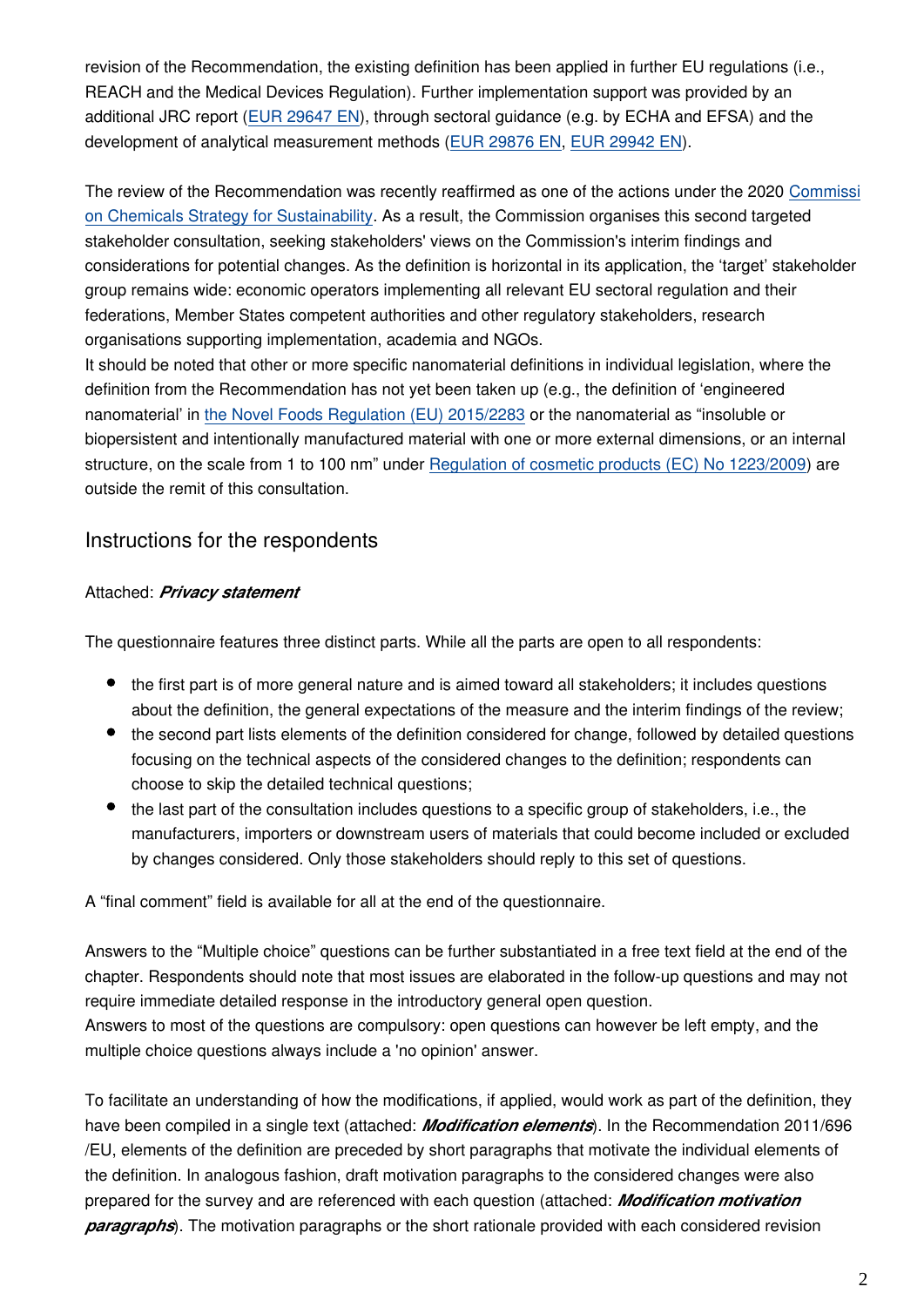element are not mandatory reading in order to respond to the associated questions, but they help avoid misinterpretation.

We strongly recommend to first download the PDF version of the questionnaire [click "**Download PDF**"], the Recommendation 2011/696/EU, the document with compiled modification elements under consideration and the associated motivation, in order to examine the questions and elaborate the replies before starting an on-line session.

**Please note that all documents have been prepared only for the purpose of this targeted stakeholder consultation and do not prejudice any decisions by the Commission. We would like to thank all respondents for taking the time to reply to the questionnaire.**

## General information about the respondent

#### \* **Important notice on the publication of contributions**

Replies to this targeted stakeholder consultation will be published on the European Commission's website (for further information, please consult the privacy statement).

Please note: regardless of the option chosen below, your contribution may be subject to a request for access to documents under Regulation 1049/2001 on public access to European Parliament, Council and Commission documents. In such cases, the request will be assessed against the conditions set out in the Regulation and in accordance with applicable data protection rules.

Respondents should not include personal data in any information submitted in the context of consultation if they opt for anonymous publication.

Please indicate whether your reply: **\***

- <sup>o</sup> Can be published, including personal data (name and email, country of residence, profession, self-declared area of competence and information about the represented organization). I consent to publication of all information in my contribution and I declare that none of it is under copyright restrictions that prevent publication.
- $\bullet$  Can be published in an anonymous way. I consent to publication of all information in my contribution except explicitly requested personal data, and I declare that none of it is under copyright restrictions that prevent publication.
- Are you a citizen or replying on behalf of an organisation (trade group, industry, **\***SME, public body, interest group, industrial or consumer association, trade union, academic/research institution, etc.)?
	- <sup>O</sup> Citizen
	- <sup>O</sup> Company
	- Stakeholder/Organisation
	- EU or Member State authority (national or regional)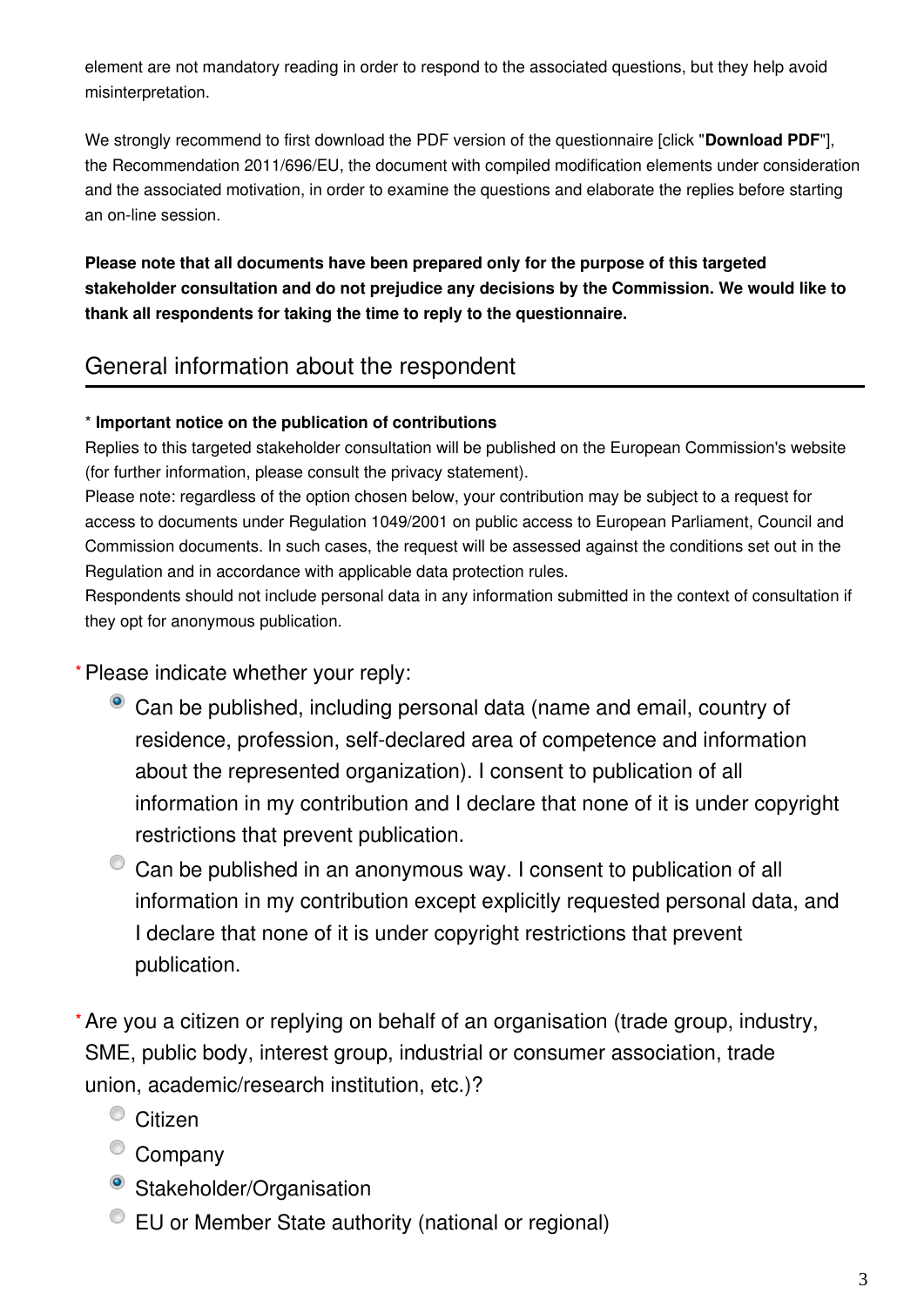## Transparency Register Number

*Text of 1 to 15 characters will be accepted*

#### 348028811869-06

#### Please indicate the name of your organisation: **\***

*1 character(s) minimum*

ETAD

### The organisation's head office is in

**Switzerland** 

Please briefly describe your organisation, including geographiccoverage of its **\*** services, affiliation and if relevant turnover:

The Ecological and Toxicological Association of Dyes and Organic Pigments Manufacturers (ETAD) is the only independent international association for colorant-producing companies. Our members, based in Europe, US and Asia, are among the leading manufacturers on the global colorant market.

What is the size of your organisation? **\***

- $\bullet$  1 10 members/employees
- <sup>1</sup> 11 50 members/employees
- 51 250 members/employees
- <sup>2</sup> 251 1000 members/employees
- Over 1000 members/employees

Please specify the type(s) of organisation you represent (1 answer possible) **\***

- SME (Small or medium-sized enterprise)
- $^{\circledcirc}$  Non-SME or group
- $\bullet$  Law firm or consultancy
- <sup>O</sup> Non-EU authority
- <sup>o</sup> International organisation
- <sup>O</sup> Trade or business association
- Academic/research institution
- <sup>©</sup> Trade union or professional association
- Consumer association
- Other non-governmental organisation, platform or network
- $\bullet$  Other (please specify)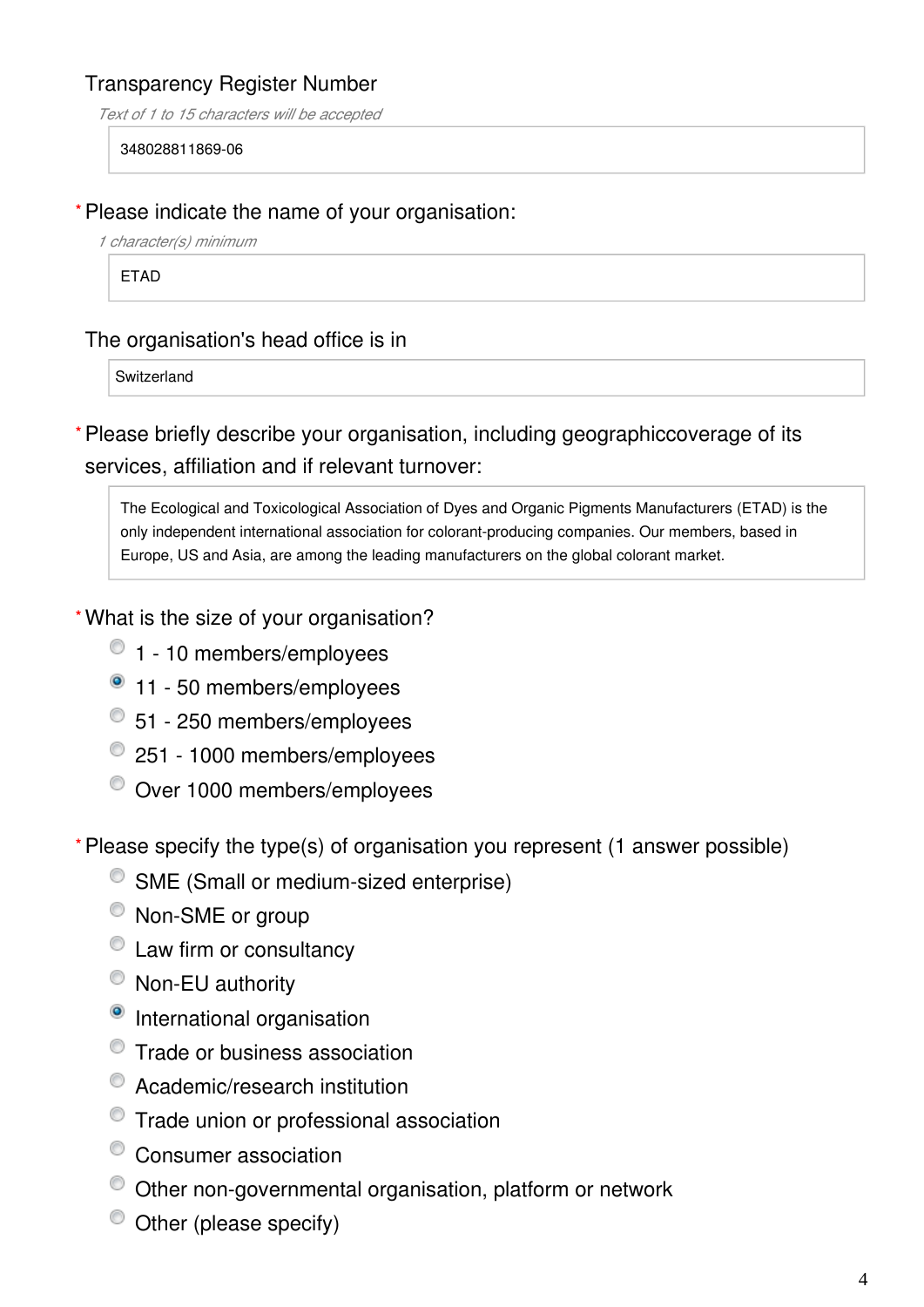## Self-declared area of competence (Please select up to three)

*at most 19 answered row(s)*

|                                                                                       | Most<br>relevant | Relevant   | Least<br>relevant |
|---------------------------------------------------------------------------------------|------------------|------------|-------------------|
| Standardisation                                                                       | ⊙                | ⊙          | ◎                 |
| Research (e.g. nanosafety/general)                                                    | ∩                | ⊙          | $\circledcirc$    |
| Nanotechnology (general)                                                              | ⊙                | ⊙          |                   |
| Products safety, workers and/or consumer protection (general)                         | $\bullet$        | ⊙          |                   |
| Trade (general)                                                                       | ⊙                | ⊙          |                   |
| Industrial chemicals (manufacturing/import/downstream use)                            | ∩                | $_{\odot}$ | ◎                 |
| Cosmetic products                                                                     | ⊙                | ⊙          | ◎                 |
| Food/food packaging/feed                                                              | ⋒                | ⊙          | ◎                 |
| Biocides and plant protection products                                                | ◎                | ⊙          | ◎                 |
| Medical devices                                                                       | ◎                | ⊙          |                   |
| Pharmaceuticals                                                                       | ◎                |            |                   |
| Environment (air, water, waste etc., including life cycle aspects)                    | O                | ⊙          |                   |
| Energy                                                                                | ∩                | ⊙          | €                 |
| Transport                                                                             | ⊙                |            |                   |
| <b>ICT</b>                                                                            | ∩                |            |                   |
| Construction or decoration materials (including paints)                               | ∩                |            | O                 |
| Sports materials (including finishing materials such as waxes or<br>surface coatings) | ⊙                |            |                   |
| Defense                                                                               | 0                | 0          | 0                 |
| Other (if chosen please specify)                                                      | 0                | ⊙          | 0                 |

## \* Interest and intended use of the definition by the respondent (multiple answers possible)

*between 1 and 9 choices*

- $\blacksquare$  Regulatory implementation
- $\blacksquare$  Risk assessment and risk management
- Regulatory development
- $\blacksquare$  Trade
- Communication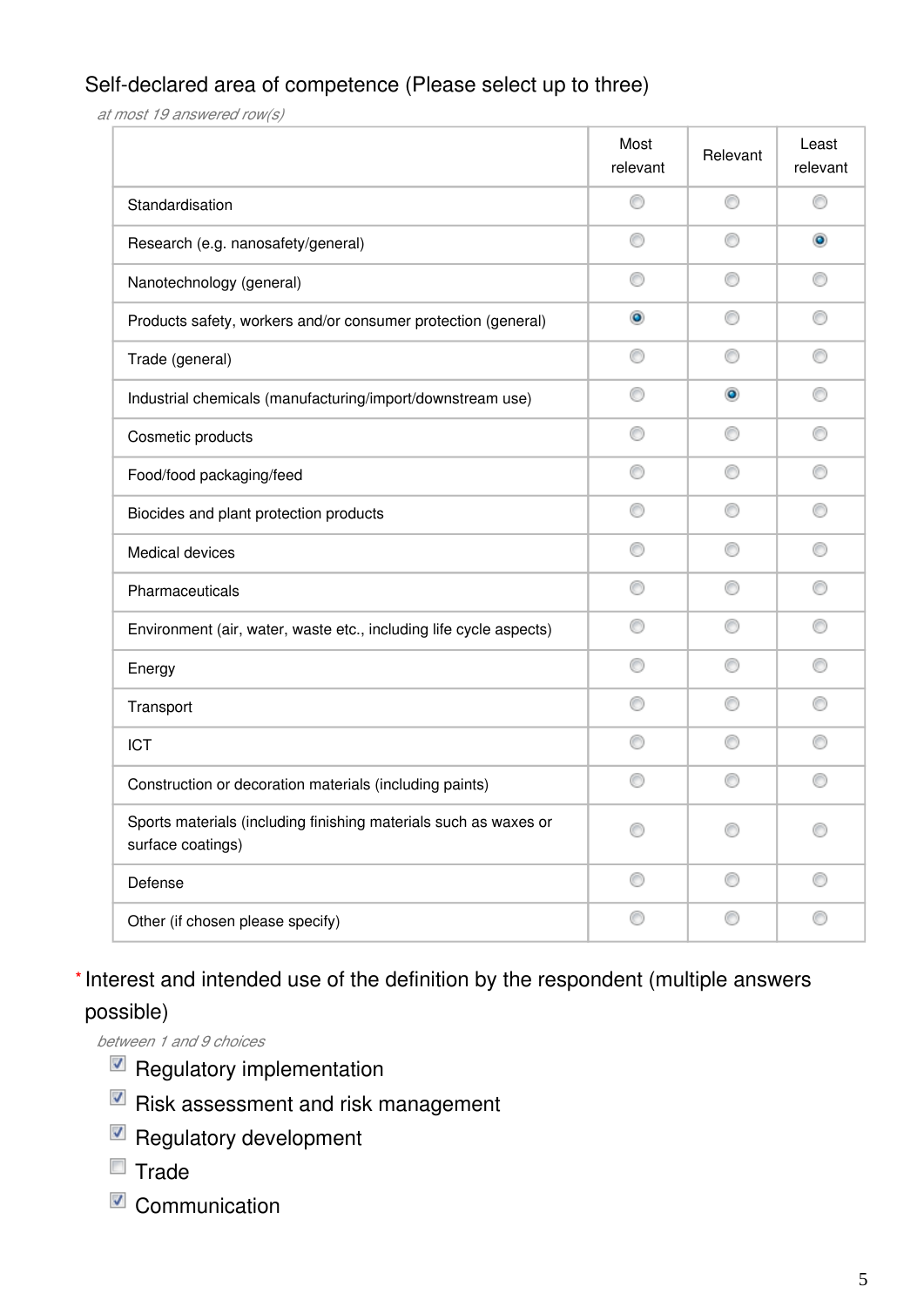$\blacksquare$  Innovation

- $\blacksquare$  Purely scientific
- No direct intended use
- $\Box$  Other (If selected please specify)

Please indicate a contact person and an email address for correspondence

## Contact Name **\***

*Text of 1 to 128 characters will be accepted*

Heidi Geary

## Email **\***

hgeary@etad.com

## Part 1. General observations

#### **Regulatory approach to nanomaterials**: **\***

The general format and fitness for purpose of the Recommendation on the definition of nanomaterial under review is associated with the general regulatory approach to nanomaterials taken in the EU. To help interpret responses further in the survey, please indicate which of the answers below correspond best with your general position regarding the approach to nanomaterials in the EU. **Choose maximum three**.

- Nanomaterials are materials/chemicals like any other and do not require special legislation or special provisions.
- Nanomaterials do not require legislation as a separate category of materials /chemicals, but specific nanomaterial provisions within legislation may be required in some sectors to ensure efficiency and effectiveness. A definition, triggering such provisions, is thus required.
- $\blacksquare$  Special, stand alone legislation for nanomaterials may be a more effective way to address at least some EU objectives, like for example high protection of human health and the environment. A definition, determining the scope of this legislation, is thus required.
- $\blacksquare$  Triggering specific provisions does not require a common definition for this subgroup of materials between sectors; triggers should be tailored to each individual situation.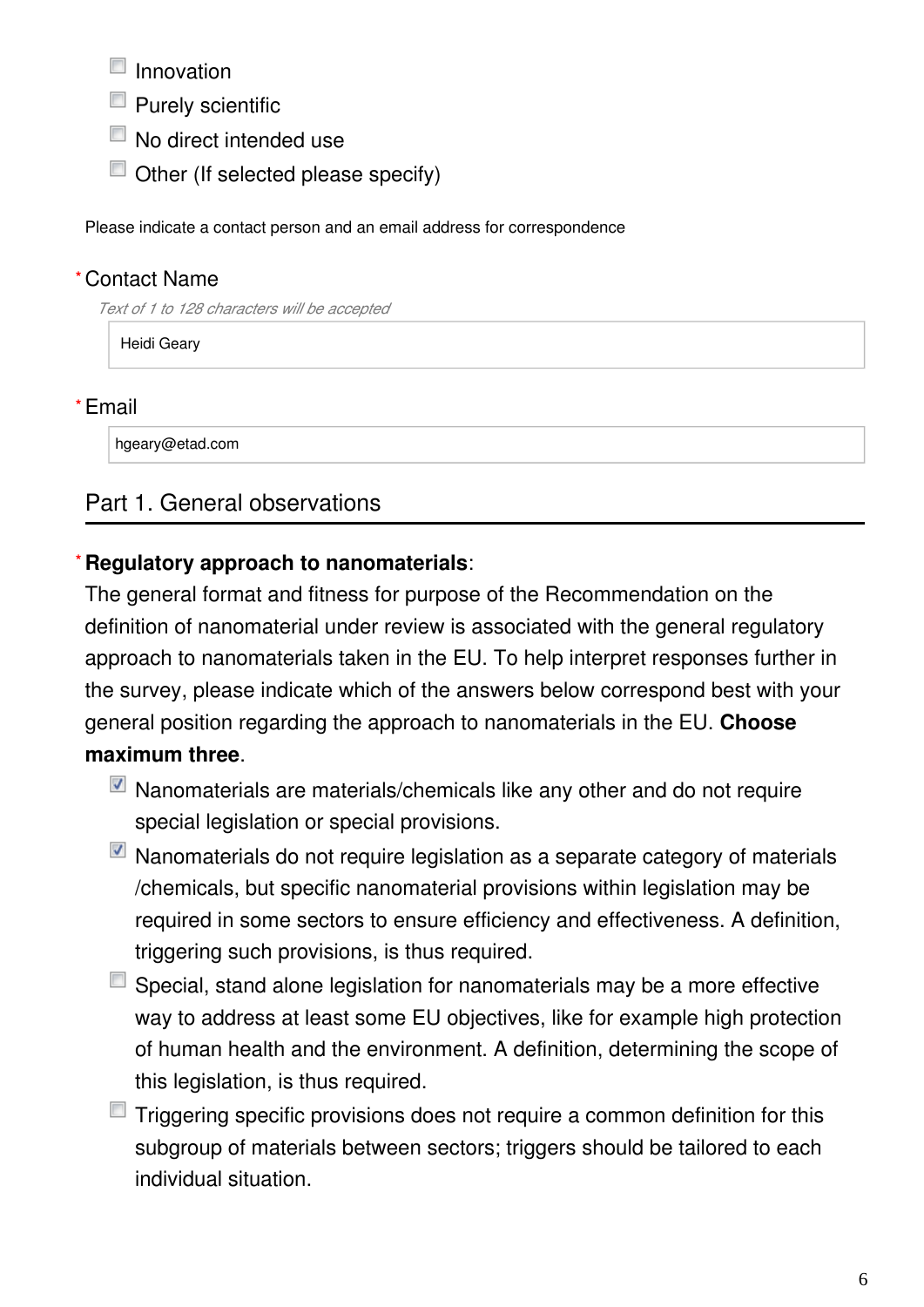- A common definition of nanomaterial used across legislation and sectors increases efficiency and consistency of implementation.
- None of the above.
- $\Box$  I have no view.

**Consistency of nanomaterial definition in regulatory context**: Which of the answers below corresponds best with your position regarding the (harmonized) approach to nanomaterials in EU regulation? **\***

*at least 1 choice(s)*

- $\blacksquare$  A directly applicable and legally binding EU definition in place of the Recommendation would increase efficiency and consistency of implementation across sectors.
- The present approach (definition from the Recommendation is made legally binding as it is taken up in sectoral legislation) is adequate, but direct reference to the Recommendation rather than copying of the text of the definition, should be made possible.
- $\Box$  The present approach is adequate.
- $\Box$  There is no inherent need for harmonisation any definition needed for triggering specific provisions should be determined within the individual sector.
- $\Box$  None of the above.
- $\Box$  I have no view.

Do you agree with the interim review findings regarding the present **\***Recommendation 2011/696 /EU, as presented in **the bullets a) to d) in the introduction**?

- Fully disagree
- $\bullet$  Mostly disagree
- <sup>o</sup> Mostly agree
- Fully agree
- $\bullet$  Don't know / No opinion

## Please substantiate your answers

*1000 character(s) maximum*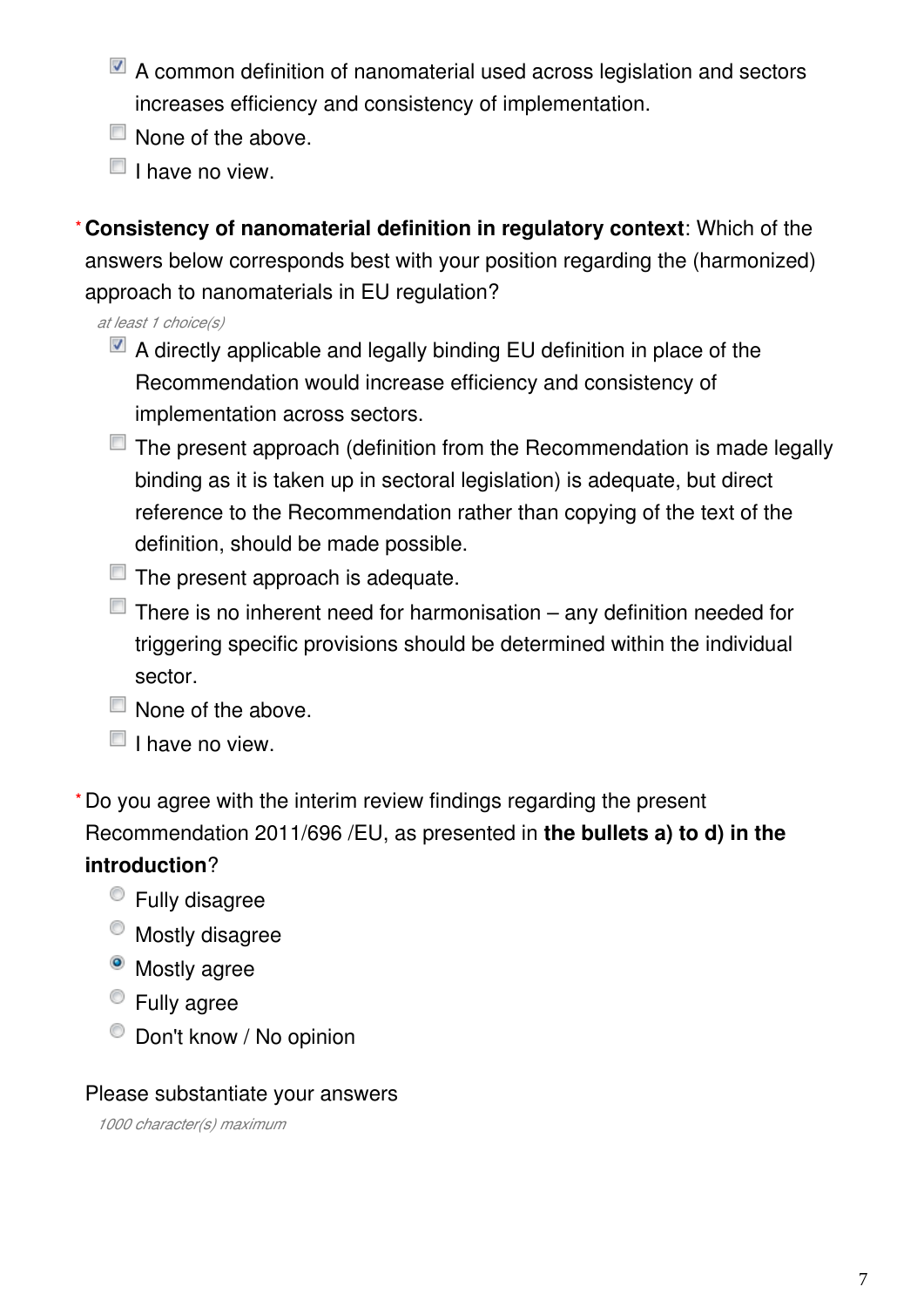About bullet point a): The current definition is based on the size of the particle only and is not linked to its hazard profile of a particle. Since the whole nanomaterials discussion originated from the supposed specific risk of nanoparticles, it could be considered whether the hazard/risk aspect could be already acknowledged in some form. Additionally, certain parts and terms of the definition should be clarified.

Overall, as compiled in the attached document, are the considered **modifications \*** of [the Recommendation](http://eur-lex.europa.eu/eli/reco/2011/696/oj) sufficiently comprehensive and clear?

- Fully disagree
- $\bullet$  Mostly disagree
- <sup>o</sup> Mostly agree
- Fully agree
- $\bullet$  Don't know / No opinion

## Please substantiate your answer

*1000 character(s) maximum*

The term "identifiable" has to be defined and there should be a guideline to explain what is meant with "identifiable"

## **Navigation \***

- Continue to Part 2 (questions on the individual elements considered for revision)
- Proceed directly to Part 3 (replacement of current derogation: identification of affected materials and impact)
- **Proceed directly to the Final Question**

## Part 2. Revision considerations (individual technical elements)

In order to efficiently respond to the questions, we recommend to have the following documents at hand:

- [The Commission Recommendation 2011/696/EU,](http://eur-lex.europa.eu/eli/reco/2011/696/oj)
- Modification elements (note labels E1-E4 in the document),
- Modification motivation paragraphs.

## I want to specifically comment on the following individual element(s) (**tick all that apply to be guided to them in the survey**):

- E1 Change from 'contain' to 'consist'
- $\blacksquare$  E2 Different particle aspects, including consideration of particles with dimensions outside 1-100 nm and generalization from current derogation of fullerens, single wall carbon nanotubes and graphene flakes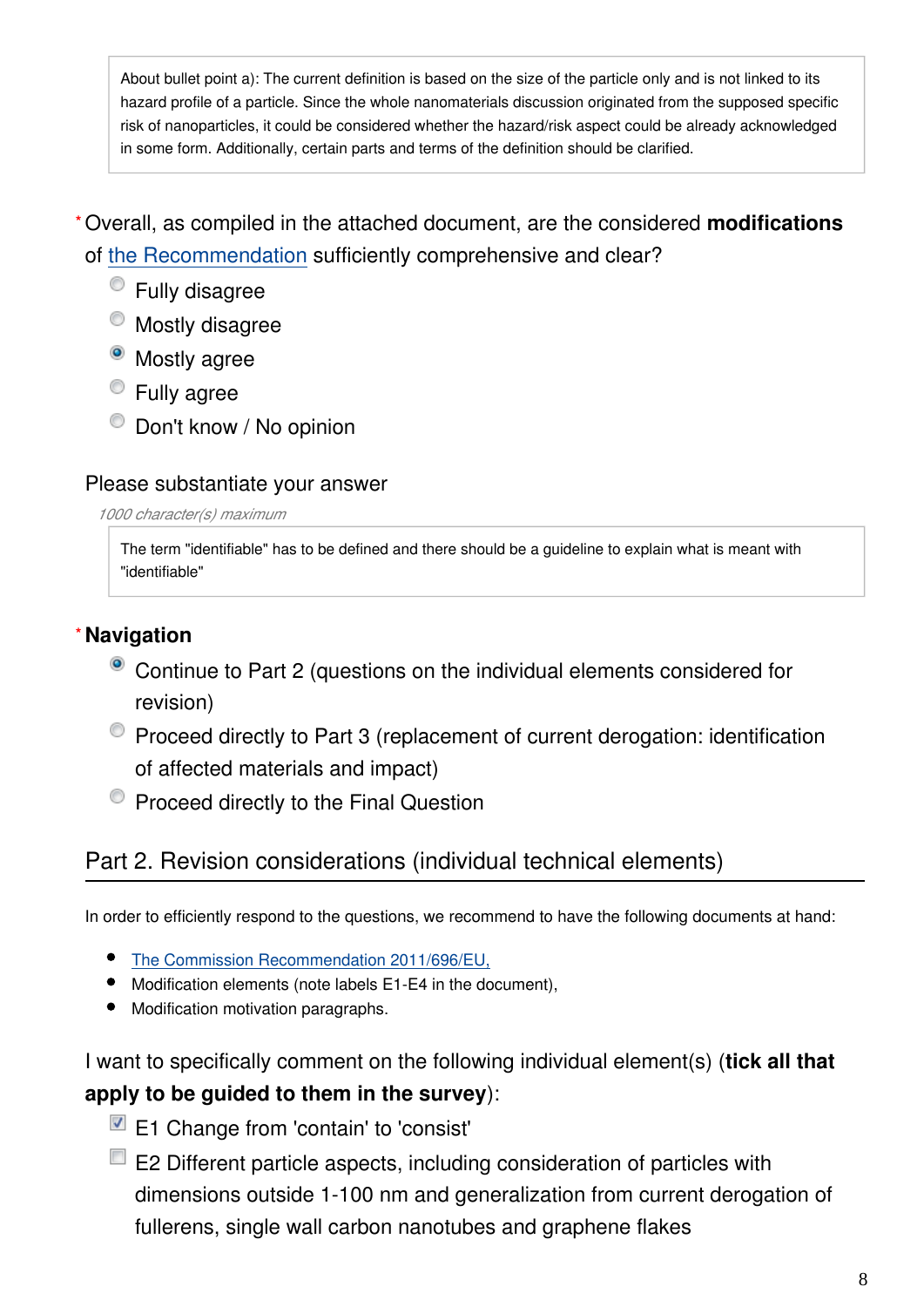## **E3** Flexibility of the particle number concentration threshold

## ■ E4 Application of VSSA (Volume Specific Surface Area)

Note: Answers to multiple-choice questions can be complemented in an optional free-text field at the end of each chapter. Any remaining general technical observations, identifying omissions and further suggestions can be provided in the answer to the final open question of the questionnaire.

E1 Element considered for revision: contain/consist

**Change**: *'Nanomaterial' means a … material containing consisting of solid particles…'*

Rationale in the attached motivation: Paragraph 5.

Main rationale:

Increased clarity. Material" is a generic term for what is evaluated in specific legislation: chemical substance, cosmetic ingredient etc. The material should be evaluated based on what it mainly "consists of", or in other words on what it is made of and without taking into account other components that may be present such as impurities, additives or stabilisers. Application of the definition still allows for the existence of another fraction or phase beside the particles in the material under assessment.

Does the change from 'containing' to 'consisting of' clarify the scope of the **\***definition?

- Fully disagree
- $\bullet$  Mostly disagree
- Mostly agree
- <sup>o</sup> Fully agree
- $\bullet$  Don't know / No opinion

E2 Element considered for revision: particles

Note: a free-text answer option is available at the end of the chapter on particles to substantiate any of the answers given.

**Change 1.** *'…material consisting of solid particles…'*

Rationale in the attached motivation: Paragraph 8.

Main rationale:

Increased clarity. The definition in the current Recommendation 2011/696/EU is interpreted in the existing [Q](http://ec.europa.eu/environment/chemicals/nanotech/faq) [uestions&Answers](http://ec.europa.eu/environment/chemicals/nanotech/faq) prepared by the European Commission and the JRC Report [EUR 29647 EN](https://op.europa.eu/en/publication-detail/-/publication/62b6ebc2-2f43-11e9-8d04-01aa75ed71a1/language-en%20) "An overview of concepts and terms used in the European Commission's definition of nanomaterial" to cover only solid particles. The term "Solid" is here used in its meaning as one of the four fundamental states of matter, characterized by structural rigidity and resistance to changes of shape or volume, considered in this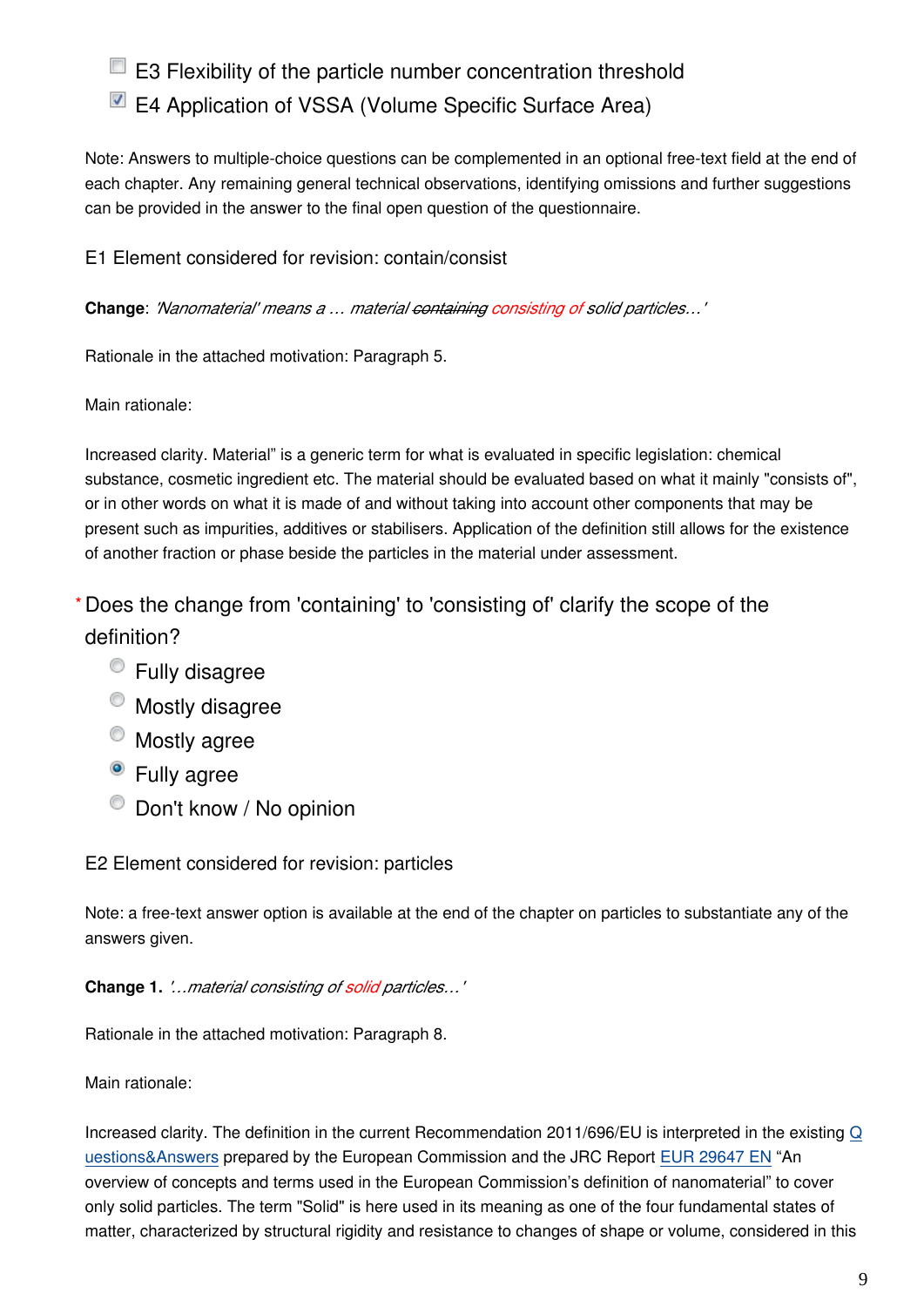context under normal conditions. This excludes emulsions (liquid particles dispersed in liquid media) and micelles (agglomerates of dispersed surfactant molecules in a liquid). Restriction to solid particles is considered to ensure that the highly dynamic nature of the external dimensions of such nonsolid objects does not prevent the use of external size as the defining property.

Do you agree with the restriction to solid particles only? **\***

- Fully disagree
- $\bullet$  Mostly disagree
- Mostly agree
- Fully agree
- $\bullet$  Don't know / No opinion

Note: a free-text answer option is available at the end of the chapter on particles to substantiate any of the answers given.

**Change 2.** *' particles, in an unbound state or as an that are either present on their own or as identifiable constituent particles in aggregates…'*

Rationale in the attached motivation: Paragraphs 7 and 9.

Main rationale:

Increased clarity and ease of implementation. The term 'unbound' has been identified in the JRC survey as potentially ambiguous. Understanding that the definition applies to the material itself and not to its interaction with the environment (which might as well literally 'bind' the particle), the reference to 'unbound' is not strictly necessary and is replaced by 'present on their own', as identifying a particle itself is sufficient to implement the definition.

The qualifying term 'constituent' for particles in aggregates and agglomerates should eliminate doubts to which particles the definition refers (i.e. regarding sizing, counting).

The additional qualifier 'identifiable' in the definition proper makes it explicit that the application of the concept of constituent particle is bound by the practical consideration of properly identifying and measuring the constituent particles. Guidance on the implementation of the definition will include the specific situations where the identification of constituent particles as part of larger structures, in particular in strongly bound aggregates, is challenging.

Do you agree with the replacement of the reference to the 'unbound state'? **\***

- Fully disagree
- $\bullet$  Mostly disagree
- $\bullet$  Mostly agree
- <sup>o</sup> Fully agree
- Don't know / No opinion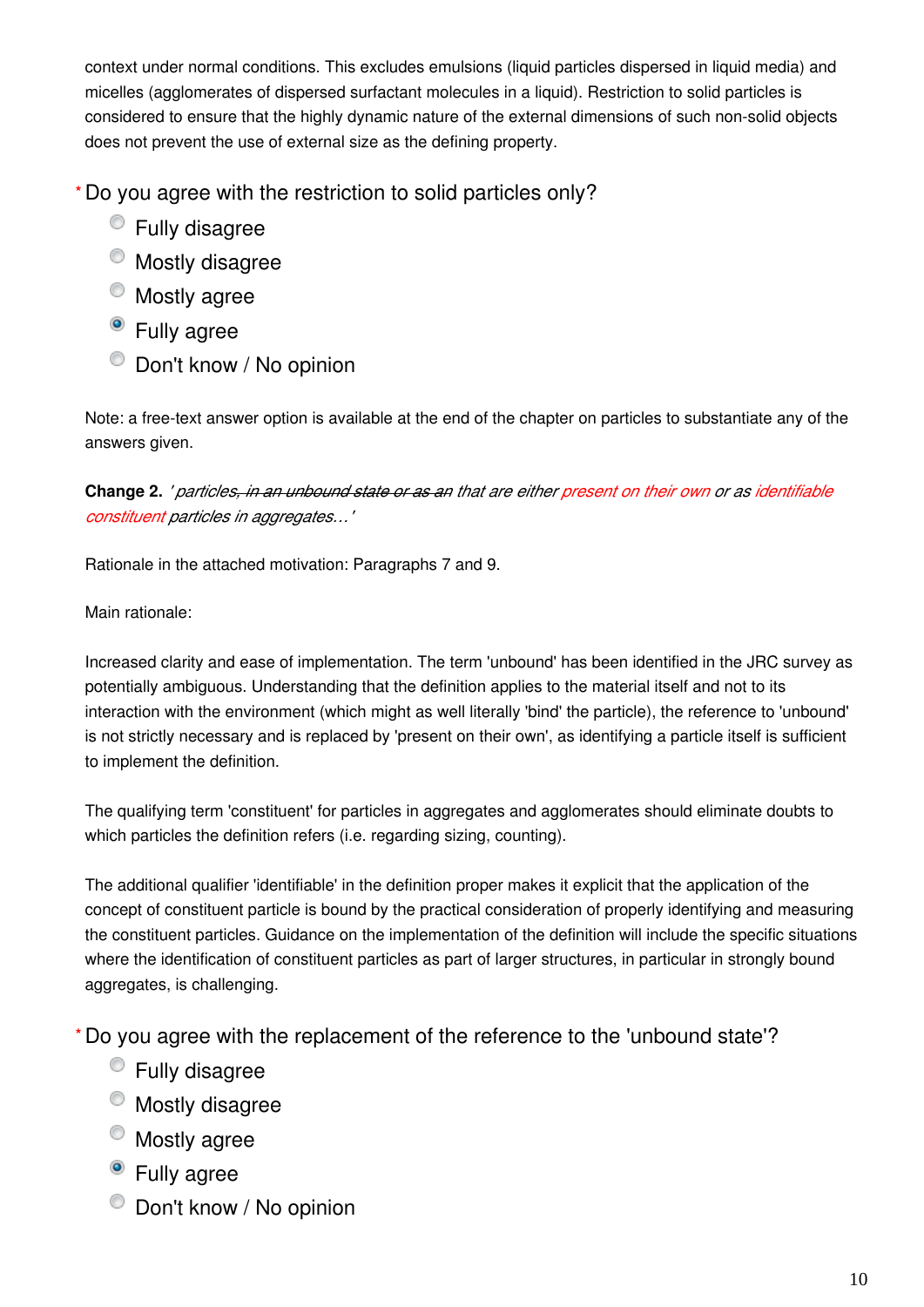Do you agree with the reference to the 'identifiable constituent' particles? **\***

- Fully disagree
- $^{\circ}$  Mostly disagree
- Mostly agree
- Fully agree
- $\bullet$  Don't know / No opinion

Note: a free-text answer option is available at the end of the chapter on particles to substantiate any of the answers given.

**Change 3.** Restriction of the particles to be considered in point 2): *Particles with at least two orthogonal external dimensions larger than 100 micrometre shall not be counted for the purpose of the number size distribution.*

Rationale in the attached motivation: Paragraph 14.

Main rationale:

Increased clarity and ease of implementation. Excluding from counting the particles with at least two orthogonal external dimensions above 100 micrometre that are themselves not aggregates or agglomerates of smaller constituent particles can address some of the practical measurement issues. It can also help to avoid in practice any potential ambiguity in differentiating between a particle and a larger solid product such as a large material sheet that should not be covered by the definition. The limit of 100 micrometres is based on the total suspended particle size as the largest particle size explicitly set by any regulation in the EU, i.e. air emission regulation[1]. In reasonably foreseeable practical cases, the relative contribution of particles in the size range 1 nm to 100 nm to the total number of particles would not be significantly influenced by either counting or excluding these large particles. Such upper limit means that a material with a majority of such particles, even if the third dimension of these particles is within 1-100 nm, is not considered a nanomaterial.

[1] For example, Directive (EU) 2016/2284 of the European Parliament and of the Council of 14 December 2016 on the reduction of national emissions of certain atmospheric pollutants, amending Directive 2003/35 /EC and repealing Directive 2001/81/EC (Text with EEA relevance ), OJ L 344, 17.12.2016, p. 1

Do you agree that particles with at least two orthogonal external dimensions larger **\***than 100 micrometres should not be counted for the number based size distribution?

- Fully disagree
- $\bullet$  Mostly disagree
- $^{\circ}$  Mostly agree
- **Eully agree**
- $\bullet$  Don't know / No opinion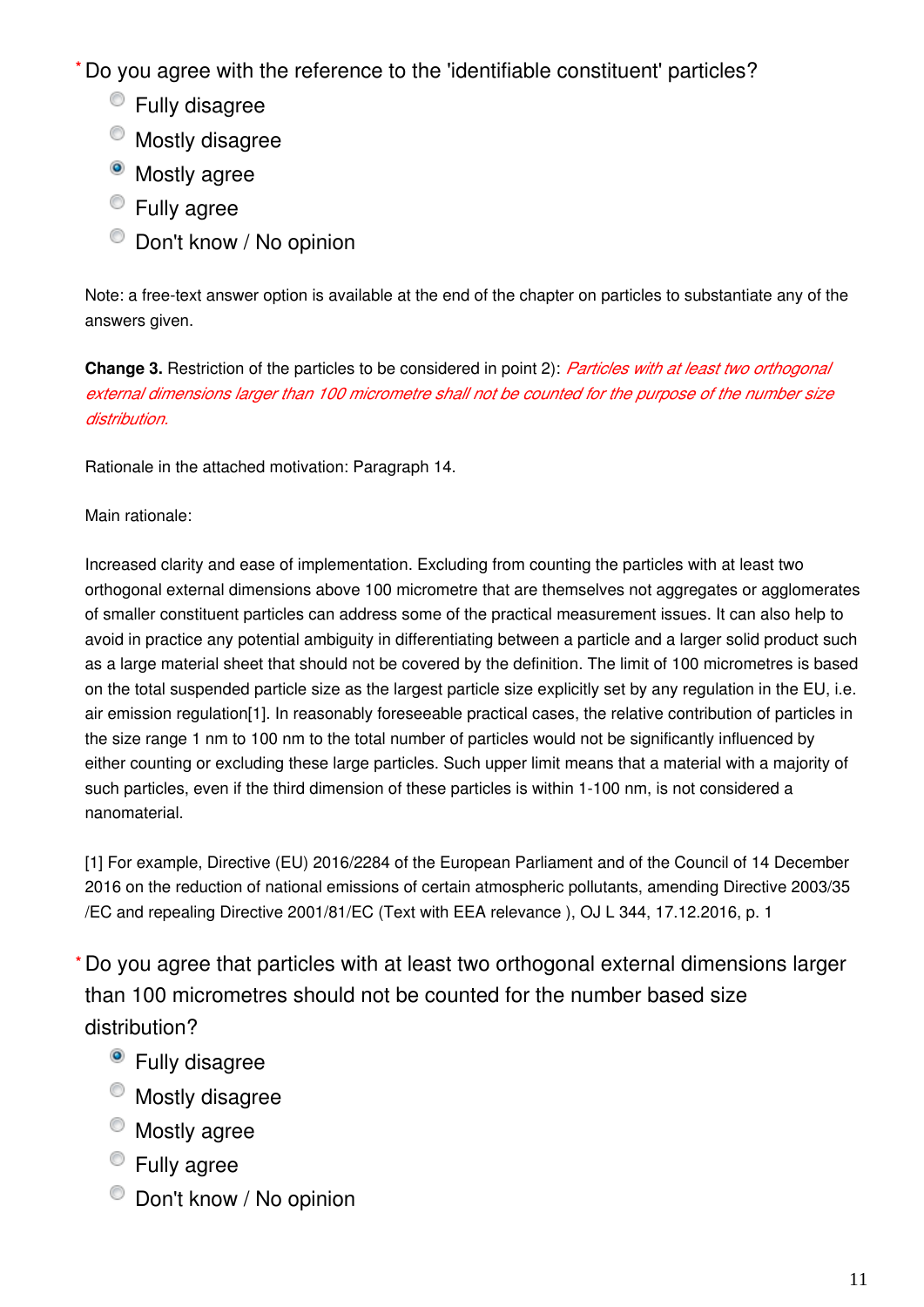As you do not fully agree please provide further clarification below. Choose one or more answers.

*between 1 and 5 choices*

- $\blacksquare$  The implicit exclusion of very large but thin (1-100 nm) platelets is not appropriate
- $\Box$  An upper limit is useful but the proposed value or constraint regarding at least two orthogonal dimensions is not appropriate.
- $\Box$  The upper limit should apply only to specific types of particles
- $\Box$  The definition should explicitly allow flexibility in whether particles larger than the upper limit are included or excluded in the tally
- Other

Please substantiate your answer and provide an alternative upper limit value or particle type(s) as appropriate

*Text of 1 to 128 characters will be accepted*

see below

Note: a free-text answer option is available at the end of the chapter on particles to substantiate any of the answers given.

**Change 4.** Subdefinition of a particle in point 2a): '*Single molecules are not considered particles.*'

Rationale in the attached motivation: Paragraph 12.

Main rationale:

Increased clarity. The explicit exclusion of single molecules is in line with the current interpretation of the Recommendation 2011/696/EU as laid down in the European Commission's Questions&Answers and the JRC Report [EUR 29647 EN](https://op.europa.eu/en/publication-detail/-/publication/62b6ebc2-2f43-11e9-8d04-01aa75ed71a1/language-en) "An overview of concepts and terms used in the European Commission's definition of nanomaterial". A single molecule, including macromolecules such as proteins or polymers that may be larger than 1 nm, should not be considered a particle for the purpose of the definition. As there are different interpretations of the term 'molecule', a case-by-case consideration may be required in such very specific situations. This aspect will therefore be picked up in the Guidance and would include discussion of concrete cases (e.g. fullerenes, proteins, polymers).

Do you agree not to consider single molecules as "particles" in the definition? **\***

- Fully disagree
- $^{\circ}$  Mostly disagree
- Mostly agree
- <sup>o</sup> Fully agree
- $\bullet$  Don't know / No opinion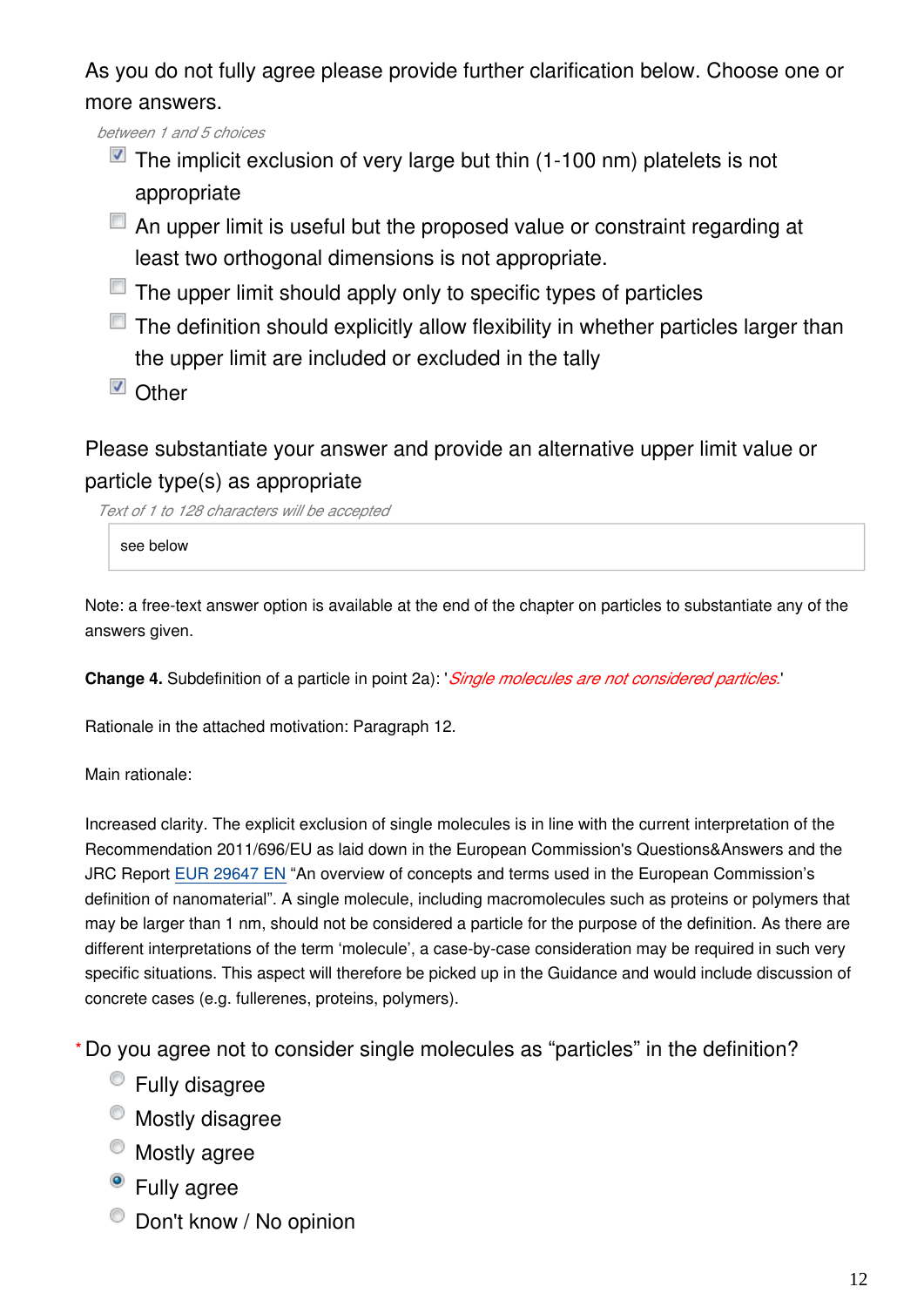Note: a free-text answer option is available at the end of the chapter on particles to substantiate any of the answers given.

**Change 5**: Delete derogation for specific carbon-based materials '*3. By derogation from point 2, fullerenes, graphene flakes and single wall carbon nanotubes with one or more external dimensions below 1 nm should be considered as nanomaterials.'* , and include additional conditions b) and c) in the definition under point 2:

*'Nanomaterial' means a natural, incidental or manufactured material consisting of solid particles that are either present on their own or as identifiable constituent particles in aggregates or agglomerates and where 50 % or more of the particles in the number size distribution fulfil one of the following conditions: a) one or more external dimensions of the particle are in the size range 1 nm to 100 nm; or b) the particle has an elongated shape, such as a rod, fibre or tube, the external dimensions of which do not satisfy point a), but where at least one external dimension is smaller than 1 nm; or c) the particle is in a plate-like shape, the external dimensions of which do not satisfy point a), but where one external dimension is smaller than 1 nm.*

Rationale in the attached motivation: Paragraph 13.

#### Main rationale:

Generalization of an existing derogation. Ideally, a definition would cover all materials using one straightforward rule, without the need for derogations. However, avoiding exceptions by extending or narrowing the basic criteria may result in unwanted inclusion or exclusion of other materials.

Complementing the core definition with lists of explicitly included or excluded materials can be a pragmatic way to tackle the problem; the existing derogation was based on the knowledge of materials at the time (in 2011), making sure that some flagship nanomaterials (e.g. carbon nanotubes, graphene) with particles which may be thinner or smaller than 1 nm, are included.

This approach could be maintained. The review has however identified that it is not only carbon from which such particles can be manufactured and the list should be updated. The weakness of a list is a need for periodic update of the definition and the probable constant gap in the list compared to materials development.

Removing the list altogether would revise the present scope and leave some flagship materials out of the definition.

A more generic treatment of cases as presented above should potentially resolve this issue, increasing at the same time also the internal consistency of the definition by relying solely on counting the particles. But such replacement would identify as nanomaterials beside the single wall carbon nanotubes and singlelayer graphene flakes also certain other forms of substances or ingredients placed on the market (e.g. some specifically tailored forms of silicate minerals, oxides, nitrides or halides) that will extend the present scope of the definition, while excluding the presently included single-molecule fullerenes.

The questions below address the appropriateness of the technical solution considered. The questions in Part 3 explore the potential consequences of applying this change.

\* Indicate your preferred solution in relation to the potential revision of existing derogation that specifically includes fullerenes, single wall carbon nanotube and graphene flakes as nanomaterials:

No need for any additional inclusion of materials through criteria or specific derogation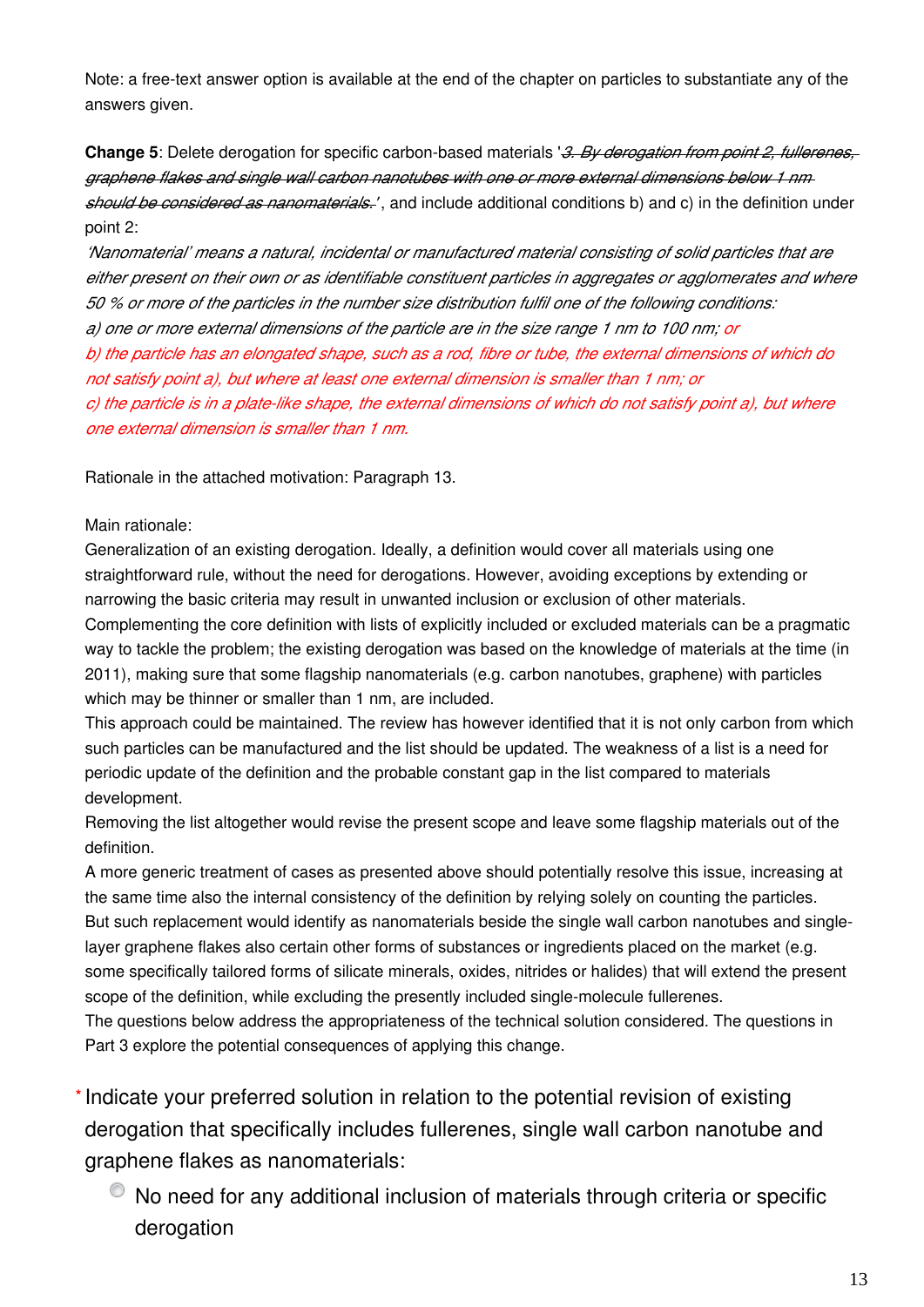- $\bullet$  Maintain current derogation
- $\bullet$  Update the derogation list
- Partially agree with the replacement of derogation but conditions need to be modified
- Agree with the replacement of derogation with the inclusion of fibre- and plate-like materials as proposed
- $\bullet$  None of the proposed or no opinion

Do you agree that with these five changes particles are clearly and adequately **\***defined for the purpose of the definition?

- Fully disagree
- $\bullet$  Mostly disagree
- Mostly agree
- **Eully agree**
- $\bullet$  Don't know / No opinion

## You may substantiate your answers on any revised element regarding particles (changes 1-5).

#### *1000 character(s) maximum*

Change 1: The "solid particles" should be also identified as "insoluble": the specific toxicity of nanoparticles is supposed to depend on their ability to interact in the body while remaining in their solid state and thus show different toxic effects than the soluble substance as measured in usual tests. Additionally, for soluble substances which might be suspected of falling under the definition of nanomaterials because of their powder status it would usually not be possible to come to a particle measurement because they will also dissolve in typical BET or TEM solvents.

Change 2: The term "identifiable" needs to be defined, a guideline should be in place Change 3: Larger particles should not be excluded from the analytics by special pre-treatment. The sample would no longer represent the actual product placed on the market. This would result in more confusion and also make the measurement process more difficult.

#### E3 Element considered for revision: flexibility of the threshold

**Change**: Removal of flexibility clause 'In specific cases and where warranted by concerns for the environment, health, safety or competitiveness the number size distribution threshold of 50 % may bereplaced by a threshold between 1 and 50 %.', leaving only default threshold of 50%.

Rationale in the attached motivation: Paragraph 7.

Main rationale: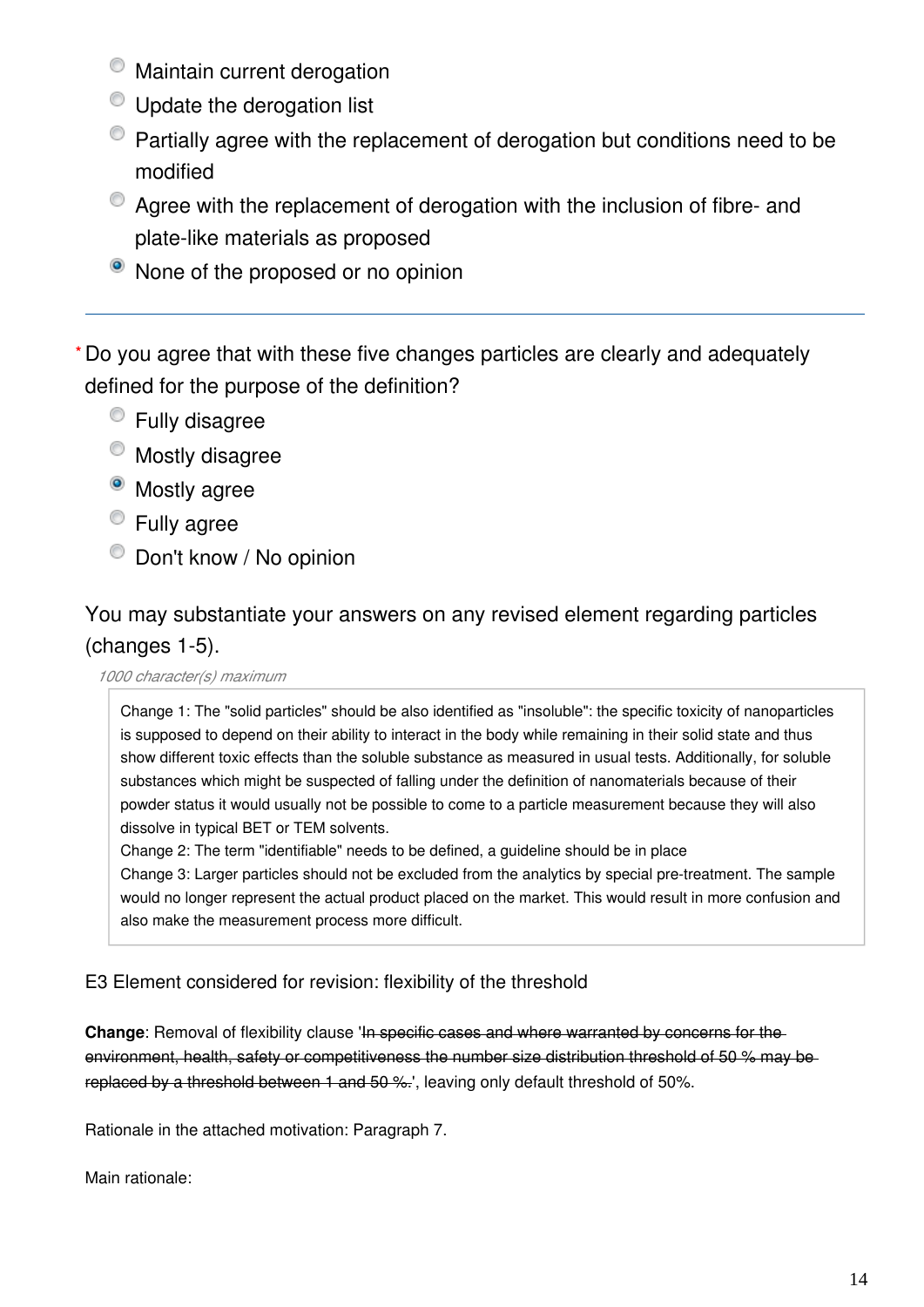In Recommendation 2011/696/EU, a certain flexibility was introduced as a safeguard in the light of the uncertainties and lack of knowledge on nanomaterials at the time. However, it may create confusion among business operators, consumers and regulators. Depending on the thresholds used in specific legislation, the same specific material could be considered as a nanomaterial under one regulatory framework but not under another. It has also been the main reason why direct reference to the nanomaterial definition in Recommendation 2011/696/EU was not possible in some instances.

The current review has not found evidence that the existing default threshold of 50% (i.e. more than half of all particles in the material are in the nano-size range) should be increased or decreased to address a particular concern or to cover or exclude specific materials. With a reduction of the threshold, from 50% to a lower value, the challenges associated with the measurement of particle size distribution would also be further increased (point elaborated in the JRC report [EUR 26744 EN](http://publications.jrc.ec.europa.eu/repository/bitstream/JRC91377/jrc_nm-def_report2_eur26744.pdf)).

Do you agree with removing the flexibility of the threshold? **\***

- Fully disagree
- $\bullet$  Mostly disagree
- Mostly agree
- <sup>o</sup> Fully agree
- $\bullet$  Don't know / No opinion

Do you agree with maintaining the default threshold value of 50%? **\***

- Fully disagree
- Mostly disagree
- <sup>o</sup> Mostly agree
- Fully agree
- $\bullet$  Don't know / No opinion

## You may substantiate your answer.

#### *1000 character(s) maximum*

The threshold value is a working practical reference; however, for several substances, the identification as nanomaterials comes from the presence of a quite small "tail" in the nano region in the particle size distribution. In such cases, the manufacturing process provides a particle size distribution spreading on a range, where the nano content is actually often quite small in mass but becomes important when the number size distribution is considered. The mass-based particle size distribution is an established parameter; a corresponding reference along with the number size distribution or its introduction as an alternative would help differentiate between "engineered" and "accidental" nano materials. The latter are mostly well-known substances, whose toxicological properties have since long been investigated and also include possible "nano" effects from their nano components.

### E4 Element considered for revision: VSSA (Volume Specific Surface Area)

**Change 1:** Remove existing reference to VSSA '5. Where technically feasible and requested in specific legislation, compliance with the definition in point 2 may be determined on the basis of the specific surface area by volume. A material should be considered as falling under the definition in point 2 where the specific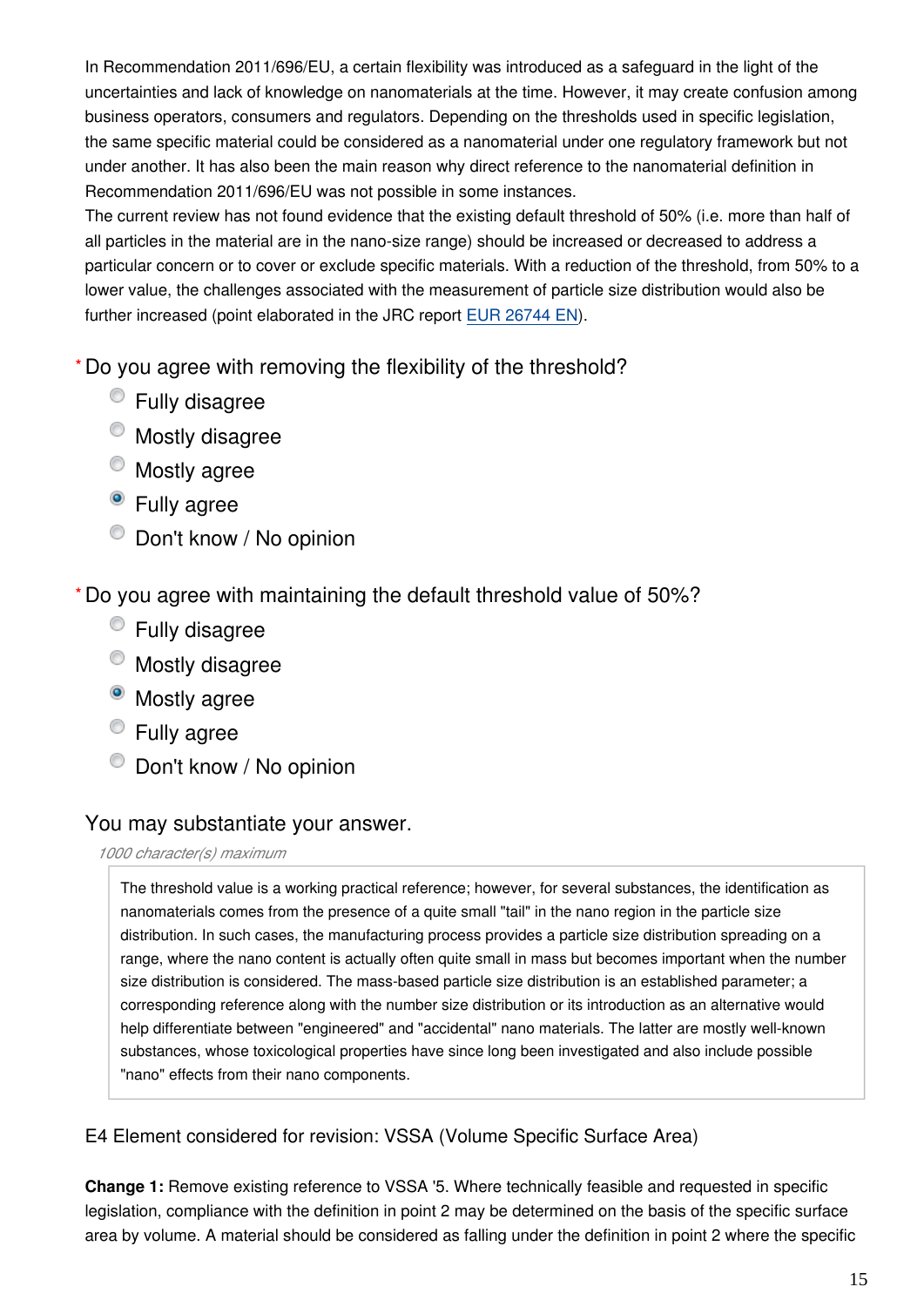surface area by volume of the material is greater than 60 m2/cm3 . However, a material which, based on its number size distribution, is a nanomaterial should be considered as complying with the definition in point 2 even if the material has a specific surface area lower than 60 m2/cm3.' Rationale in the attached motivation: Paragraph 15.

Rationale in the attached motivation: Paragraph 15.

Main rationale:

In the Recommendation 2011/696/EU, the identification of a nanomaterial through its VSSA value is possible but the number size distribution would prevail in case of conflicting results. The VSSA value may be subject to interpretation, as high surface area may be due to the internal nanostructure, not attributable to aggregates or agglomerates of constituent particles. Moreover, particle shape and size polydispersity can strongly influence the relation between thresholds in number-based size distribution and in VSSA. The NanoDefine project concluded that such an identification was not appropriate.

This is without prejudice to the continued use of VSSA as a screening method for selection/identification of materials that might fulfil the definition as outlined also in the JRC Report [EUR 29942 EN](https://op.europa.eu/en/publication-detail/-/publication/974431b9-1bc4-11ea-8c1f-01aa75ed71a1/language-en) "Identification of nanomaterials through measurements". Relevant support in the Guidance is being planned.

Do you agree with deleting the use of VSSA as a surrogate for particle size **\*** distribution measurement for classifying materials as nanomaterials?

- Fully disagree
- $\bullet$  Mostly disagree
- $^{\circ}$  Mostly agree
- Fully agree
- $\bullet$  Don't know / No opinion

**Change 2**: Insert the following VSSA reference: *a material with a specific surface area by volume of 5 m2 /cm3 or less shall not be considered a nanomaterial.*

Rationale in the attached motivation: Paragraph 16.

Main rationale:

VSSA measurements can be considered as a tool for the exclusion of a material as a nanomaterial and thus to avoid additional costly measurements. The NanoDefine project demonstrated with a large set of different materials that the materials with a volume specific surface area of 5 m2/cm3 or less with great certainty do not have the number- based particle size distribution of a nanomaterial. Therefore, those materials should not be considered as a nanomaterial.

Do you agree with adding a possibility to use a VSSA threshold value of 5 m2/cm3 **\***as a threshold value to exclude materials from the definition of a nanomaterial

- Fully disagree
- Mostly disagree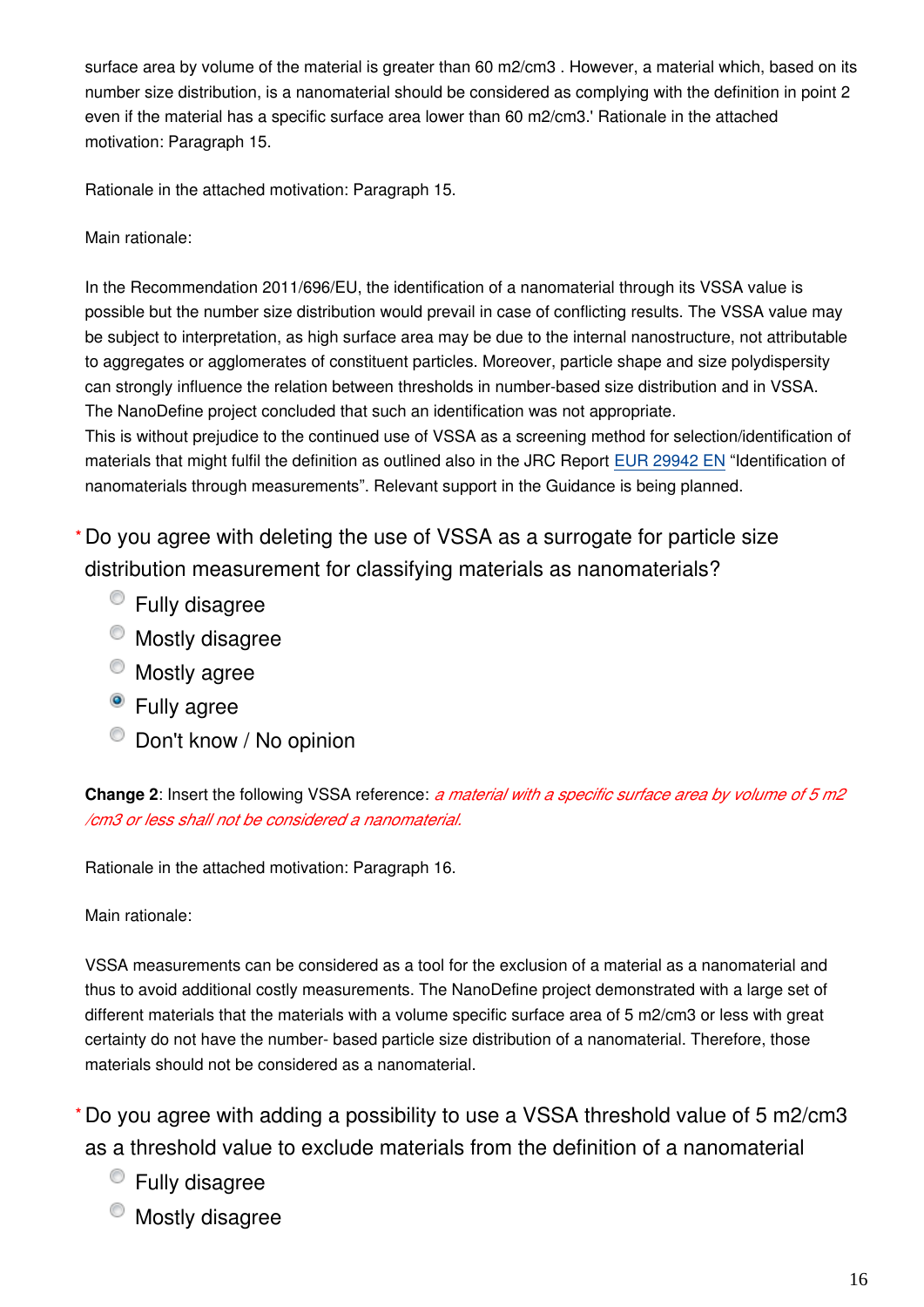• Mostly agree

Fully agree

 $\bullet$  Don't know / No opinion

## You may substantiate your answer.

*1000 character(s) maximum*

The VSSA as general measurement is not really suitable to identify nanomaterials, as already shown by the experience with VSSA-based entries in the French Nano Inventory. Hence, VSSA should be deleted as a surrogate. If maintained as an exclusion parameter, the VSSA threshold value of 6 m2/cm3 would be more appropriate.

## **Navigation \***

- Continue to Part 3 (replacement of current derogation: identification of affected materials and impact)
- $\bullet$  Proceed directly to the Final Question

Part 3. Consequences of the replacement of the derogation for fullerenes, single wall carbon nanotubes and graphene flakes for the economic operators in different sectors

The Recommendation has no direct legal impact. But when a particular piece of legislation takes up the definition, with some elements potentially modified compared to the existing definition in the Recommendation 2011/696/EU, this change may affect business activities (innovation, manufacture, import or use of those materials) and even implementation of safety measures at the workplace, as (additional) materials might consequently fall under specific regulatory requirements designed for nanomaterials.

Most of the changes considered do not intend to change the scope of the existing definition in the Recommendation (which materials are covered, which not) but aim at clarification and implementation addressing the scope of the existing definition. Replacement of the derogation on fullerenes, single-wall carbon nanotubes and graphene flakes with criteria under Points 2 b) and c), elaborated in Part 2 of this questionnaire, brings a more generic inclusion of materials with elongated (tubes, wires, ribbons, rods) and platelet-like particles with dimensions below 1 nm and other above 100 nm, even if these cases remain an exception. The questions below aim to identify its impact as well as potential impact of any other change considered. Note that while the questions are generic, they demand identification of the legislation under which such impacts would take place, to support also legislation-specific analysis of the feedback to this questionnaire.

The respondents are reminded that the scope of this review is concluding on the definition of the term nanomaterial in the Recommendation 2011/696/EU. The answers should therefore reflect the estimated impact of its potential change and not e.g. the full anticipated impact in the legislation where the alignment with the horizontal definition is yet to take place. As appropriate, consultation on those impacts may be part of the associated regulatory action in the sector concerned.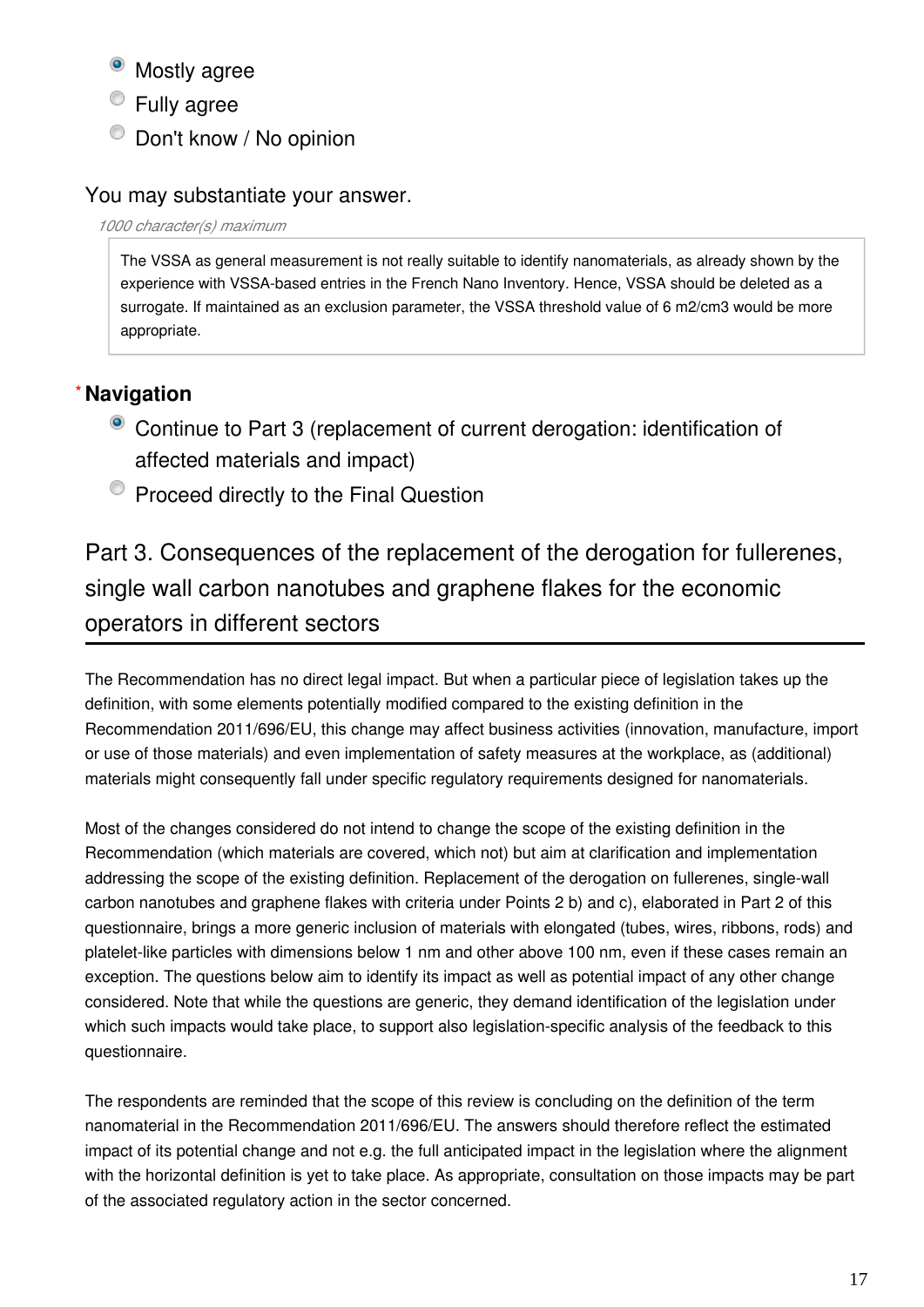Additional comments may still be provided answering an open question at the end.

Do you produce or import materials that are not nanomaterials under the current **\*** Recommendation 2011 /696/EU, but would be nanomaterials if the changes considered are implemented, in particular the replacement of the derogation with criteria b) and c) (see elements considered for modification)?

Note: few further more detailed questions follow if answered Yes or Probably.

• No Possibly Probably <sup>o</sup> Yes

Do you plan to produce such materials in the near future? **\***

Note: few further more detailed questions follow if answered Yes or Probably.

• No Possibly Probably Yes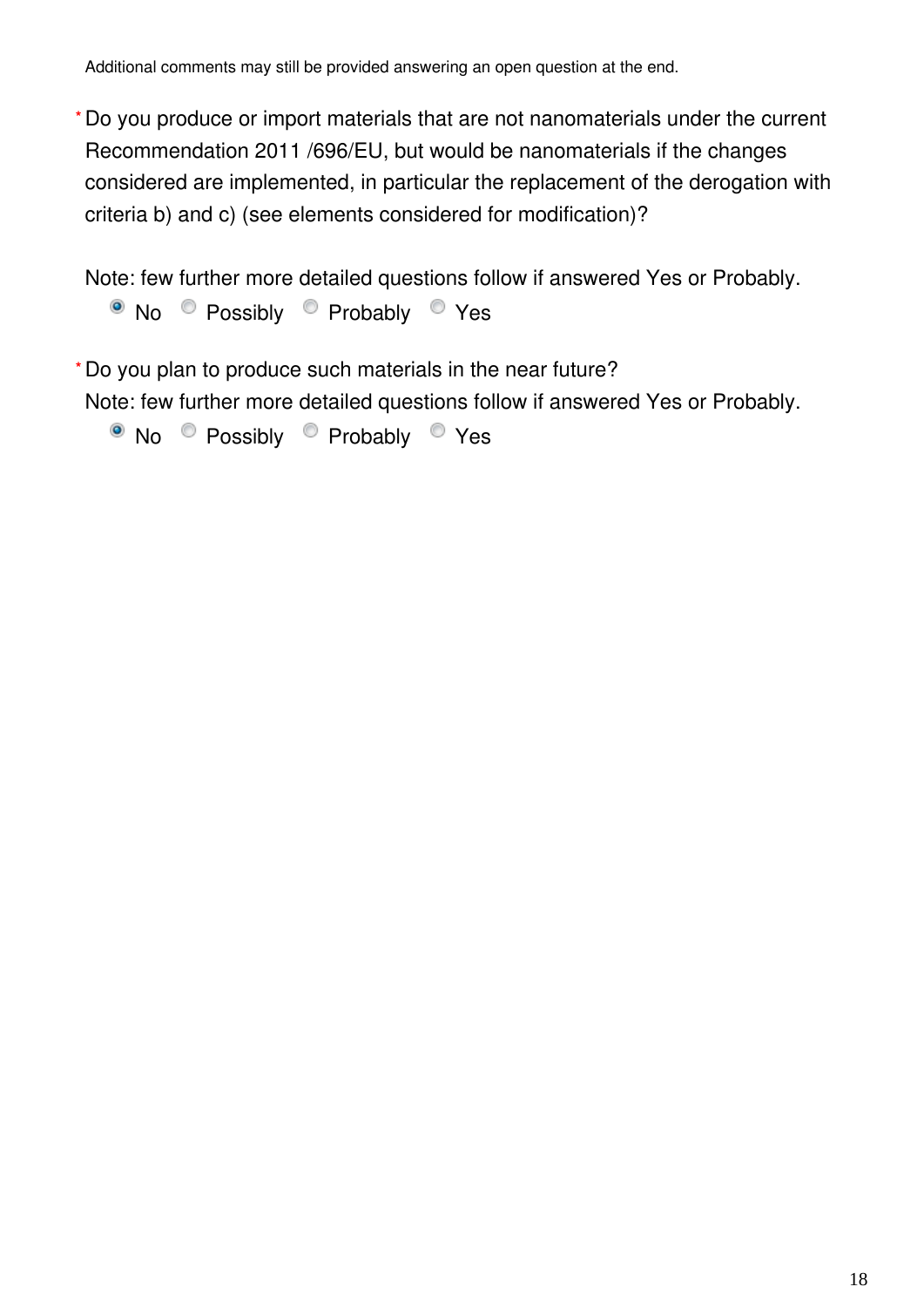Impact of categorization of the material(s) as nanomaterial on the placement on the market and innovation. Please tick all that would apply.

Categorization would

|                                                                         | Never | Rarely | Occasionaly | Frequently | Very frequently | Do not know |
|-------------------------------------------------------------------------|-------|--------|-------------|------------|-----------------|-------------|
| Be the leading (50%) cause to withdraw from the market                  | O     | œ      |             | €          |                 |             |
| Likely be a contributing factor to withdraw from the market             | C     | €      | €           | $\bullet$  | €               | Œ           |
| Would not be a significant factor in considering position on the market | ⊙     | ◎      | €           | C          | €               |             |
| Would negatively affect our innovation and competitiveness              | C     | C      |             | ⋒          |                 |             |
| Would not affect our innovation and competitiveness                     | C     | €      | €           | C          | €               | Œ           |
| Is likely to boost innovation and/or competitiveness                    | C     | ⋒      | ⋒           | ⊙          | €               |             |
| Other(please specify)                                                   | ⊙     | 6      |             | ۱          |                 |             |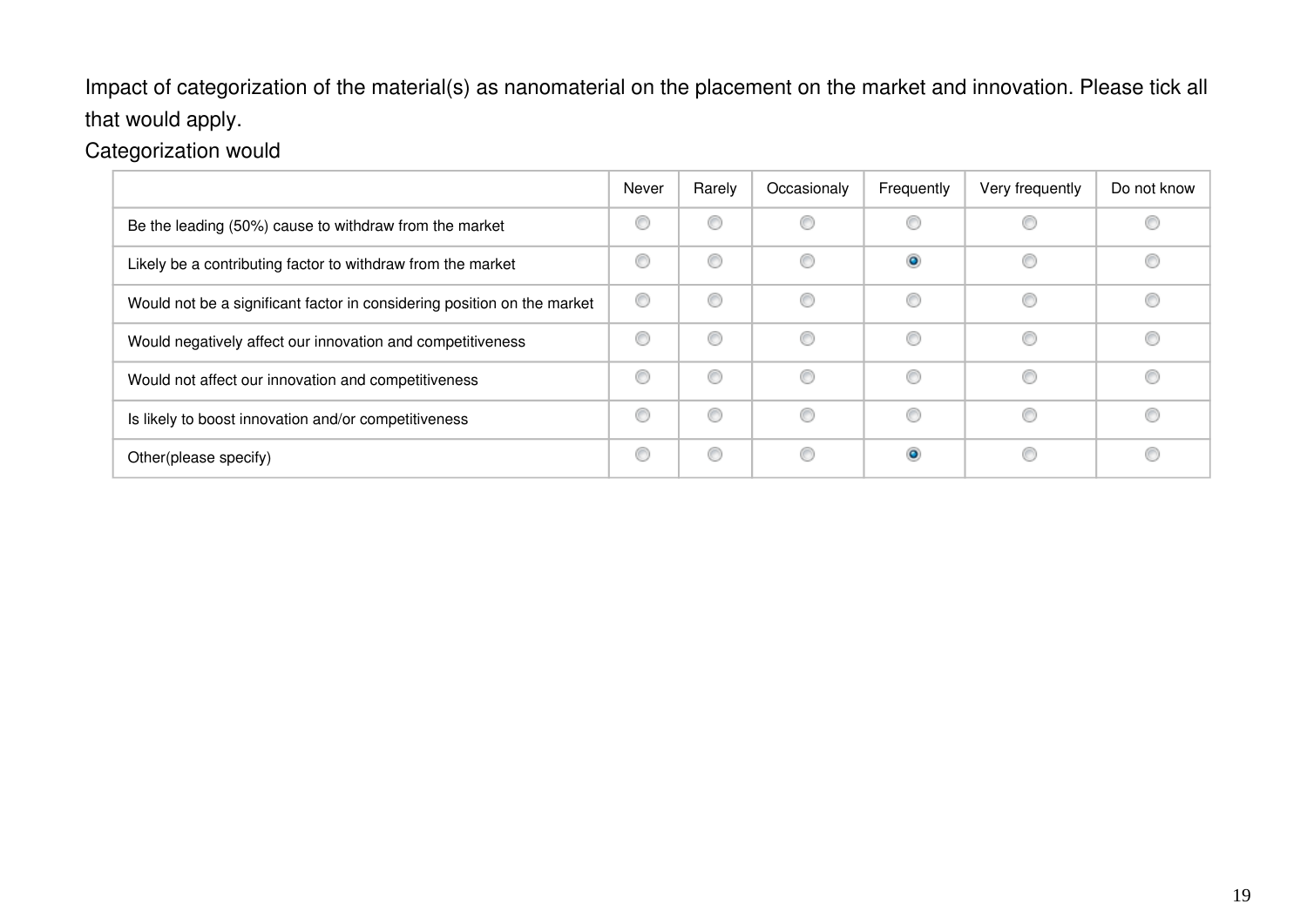## \* Include any other effect anticipated, and substantiate the replies given. Be specific regarding the individual regulation under which the impact would be felt.

*Text of 1 to 1000 characters will be accepted*

The expected impact on the market can be evaluated properly only in dependence of which regulatory actions will be implemented as regards nanomaterials. At the moment, there is a general request from authorities to clarify the actual "nano-specific" status and toxicity (or lack of) of identified nanomaterials in different applications through additional data whose extent is still not precisely defined. If the burden of specific proof on the industry becomes too high, it would surely affect strongly future decisions about keeping products on the market.

## Final comment

Do you have any further comment, proposal for additional change to be considered or general observation regarding the objective of a consistent regulatory approach to nanomaterials?

*4000 character(s) maximum*

We would like to thank you for having taken the time to reply to the questionnaire.

#### **Useful links**

[Recommendation 2011/696/EU \(https://eur-lex.europa.eu/eli/reco/2011/696/oj\)](https://eur-lex.europa.eu/eli/reco/2011/696/oj) [Review information \(https://ec.europa.eu/environment/chemicals/nanotech/faq/definition\\_en.htm\)](https://ec.europa.eu/environment/chemicals/nanotech/faq/definition_en.htm) JRC report EUR 26567 EN (http://publications.jrc.ec.europa.eu/repository/bitstream/JRC89369/lbna26567enn.pd [JRC Report EUR 26744 EN \(http://publications.jrc.ec.europa.eu/repository/bitstream/JRC91377/jrc\\_nm](http://publications.jrc.ec.europa.eu/repository/bitstream/JRC91377/jrc_nm-def_report2_eur26744.pdf)[def\\_report2\\_eur26744.pdf\)](http://publications.jrc.ec.europa.eu/repository/bitstream/JRC91377/jrc_nm-def_report2_eur26744.pdf) [JRC Report EUR 27240 EN \(http://publications.jrc.ec.europa.eu/repository/bitstream/JRC95675/towards%](http://publications.jrc.ec.europa.eu/repository/bitstream/JRC95675/towards%20review%20ec%20rec%20def%20nanomaterial%20-%20part%203_report_online%20id.pdf) [20review%20ec%20rec%20def%20nanomaterial%20-%20part%203\\_report\\_online%20id.pdf\)](http://publications.jrc.ec.europa.eu/repository/bitstream/JRC95675/towards%20review%20ec%20rec%20def%20nanomaterial%20-%20part%203_report_online%20id.pdf) [JRC Report EUR 29647 EN \(http://publications.jrc.ec.europa.eu/repository/handle/JRC113469\)](http://publications.jrc.ec.europa.eu/repository/handle/JRC113469) [JRC Report EUR 29876 EN \(http://publications.jrc.ec.europa.eu/repository/handle/JRC117501\)](http://publications.jrc.ec.europa.eu/repository/handle/JRC117501) [JRC Report EUR 29942 EN \(http://publications.jrc.ec.europa.eu/repository/handle/JRC118158\)](http://publications.jrc.ec.europa.eu/repository/handle/JRC118158) [Chemicals Strategy for Sustainability \(https://ec.europa.eu/environment/strategy/chemicals-strategy\\_en\)](https://ec.europa.eu/environment/strategy/chemicals-strategy_en)

#### **Background Documents**

Privacy statement

draft\_Modification\_elements

draft\_Modification\_motivation\_paragraphs